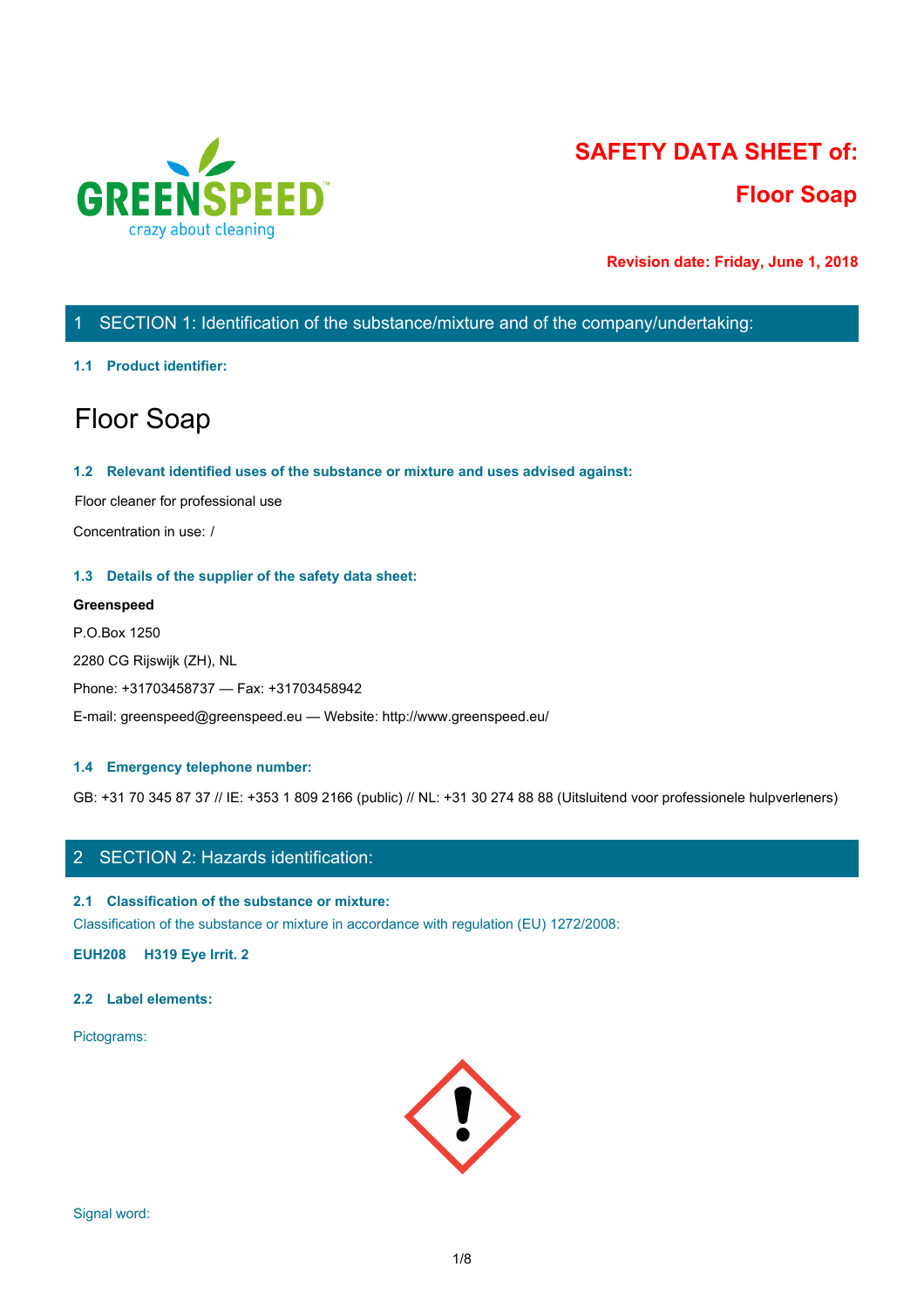#### Warning

## Hazard statements:

| Warning                   |                                                                                                                                     |  |
|---------------------------|-------------------------------------------------------------------------------------------------------------------------------------|--|
| <b>Hazard statements:</b> |                                                                                                                                     |  |
| <b>EUH208:</b>            | Contains (Limonene). May produce an allergic reaction.                                                                              |  |
| H319 Eye Irrit. 2:        | Causes serious eye irritation.                                                                                                      |  |
| Precautionary statements: |                                                                                                                                     |  |
| P264:                     | Wash hands thoroughly after handling.                                                                                               |  |
| P280:                     | Wear protective gloves, protective clothing, eye protection, face protection.                                                       |  |
| P305+P351+P338:           | IF IN EYES: Rinse cautiously with water for several minutes. Remove contact<br>lenses, if present and easy to do. Continue rinsing. |  |
| P337+P313:                | If eye irritation persists: Get medical advice/attention.                                                                           |  |
| Contains:                 |                                                                                                                                     |  |
| none                      |                                                                                                                                     |  |

#### Contains:

none and the state of the state of the state of the state of the state of the state of the state of the state of the state of the state of the state of the state of the state of the state of the state of the state of the s

#### **2.3 Other hazards:**

none and the state of the state of the state of the state of the state of the state of the state of the state of the state of the state of the state of the state of the state of the state of the state of the state of the s

# 3 SECTION 3: Composition/information on ingredients:

| Fatty acids, C16-18 and C18-unsatd., potassium<br>salts | $\leq 20 \%$  | CAS number:<br>EINECS:<br><b>REACH Registration number:</b><br><b>CLP Classification:</b> | 68424-23-7<br>270-283-5<br>H319 Eye Irrit. 2                                                                                                                                |
|---------------------------------------------------------|---------------|-------------------------------------------------------------------------------------------|-----------------------------------------------------------------------------------------------------------------------------------------------------------------------------|
| Limonene                                                | $\leq 0.1 \%$ | CAS number:<br>EINECS:<br><b>REACH Registration number:</b><br><b>CLP Classification:</b> | 5989-27-5<br>227-813-5<br>01-2119529223-47<br><b>H226 Flam. Lig. 3</b><br><b>H304 Asp. Tox. 1</b><br>H315 Skin Irrit. 2<br>H317 Skin Sens. 1<br><b>H400 Aquatic Acute 1</b> |

For the full text of the H phrases mentioned in this section, see section 16.

# 4 SECTION 4: First aid measures:

## **4.1 Description of first aid measures:**

Always ask medical advice as soon as possible should serious or continuous disturbances occur.

| remove contaminated clothing, rinse with plenty of water, if necessary seek medical<br><b>Skin contact:</b><br>attention.           |  |
|-------------------------------------------------------------------------------------------------------------------------------------|--|
| Eye contact:<br>first prolonged rinsing with water (contact lenses to be removed if this is easily done)<br>then take to physician. |  |
| rinse mouth, do not induce vomiting, take to hospital immediately.<br>Ingestion:                                                    |  |
| Inhalation:<br>let sit upright, fresh air, rest and take to hospital.                                                               |  |

#### **4.2 Most important symptoms and effects, both acute and delayed:**

| <b>Skin contact:</b> | none |
|----------------------|------|
|----------------------|------|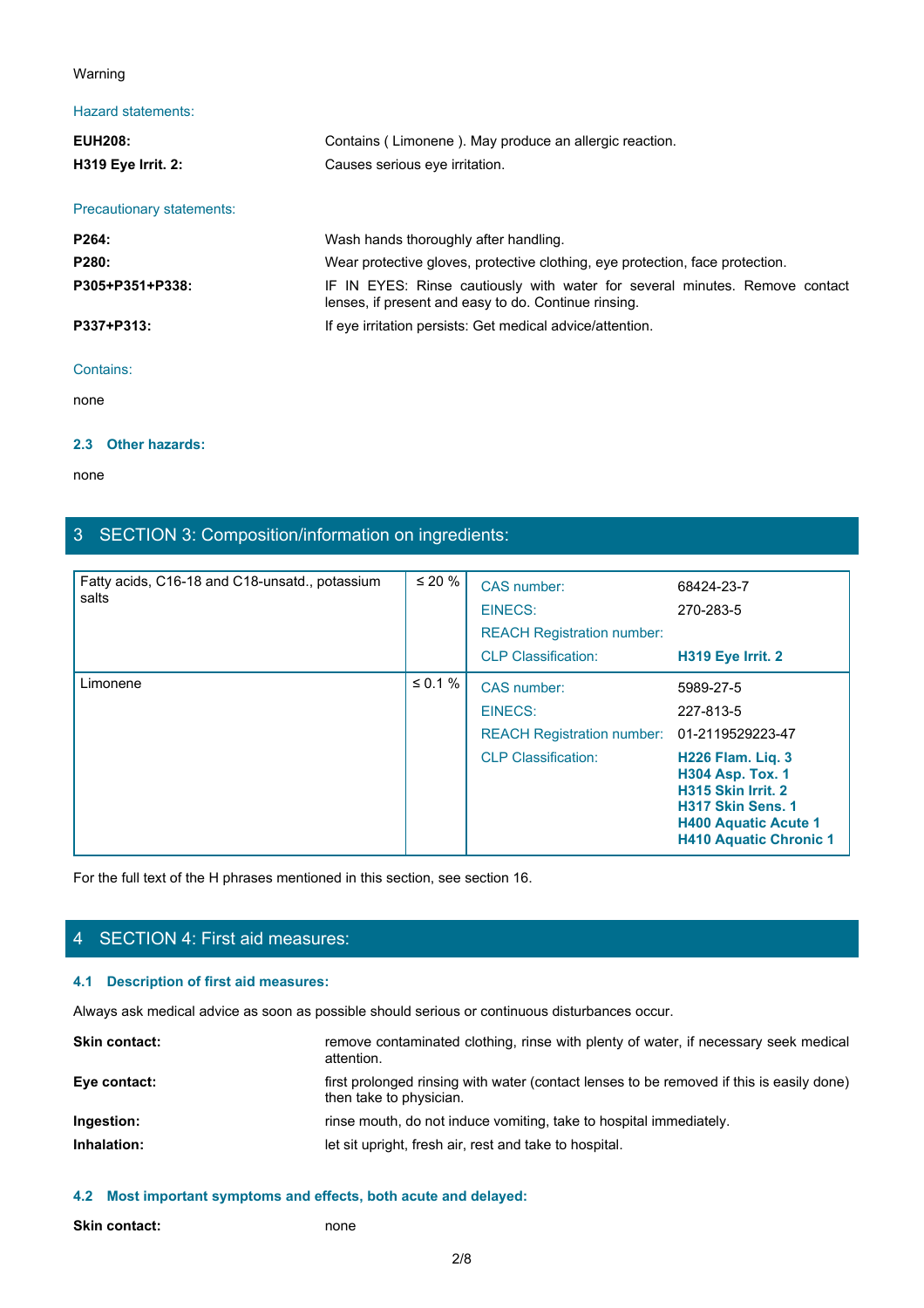| Eye contact: | redness                                                     |
|--------------|-------------------------------------------------------------|
| Ingestion:   | diarrhoea, headache, abdominal cramps, sleepiness, vomiting |
| Inhalation:  | none                                                        |

#### **4.3 Indication of any immediate medical attention and special treatment needed:**

none and the state of the state of the state of the state of the state of the state of the state of the state of the state of the state of the state of the state of the state of the state of the state of the state of the s

## 5 SECTION 5: Fire-fighting measures:

#### **5.1 Extinguishing media:**

CO2, foam, powder, sprayed water

#### **5.2 Special hazards arising from the substance or mixture:**

none and the state of the state of the state of the state of the state of the state of the state of the state of the state of the state of the state of the state of the state of the state of the state of the state of the s

#### **5.3 Advice for firefighters:**

**Extinguishing agents to be avoided:** none and the state of the state of the state of the state of the state of the state of the state of the state of the state of the state of the state of the state of the state of the state of the state of the state of the s

## 6 SECTION 6: Accidental release measures:

#### **6.1 Personal precautions, protective equipment and emergency procedures:**

Donce<br>
S. S. Extinguishing media:<br>
CO2, foam, powder, sprayed water<br>
S. S. Special hazards arising from the substance or mixture:<br>
Extinguishing agents to be<br>
worlded:<br>
S. Advice for firefighters:<br>
S. Personal precautions, windRemove any contaminated clothing and used contaminated protective equipment and dispose of it safely.

#### **6.2 Environmental precautions:**

do not allow to flow into sewers or open water.

#### **6.3 Methods and material for containment and cleaning up:**

Contain released substance, store into suitable containers. If possible remove by using absorbent material.

#### **6.4 Reference to other sections:**

for further information check sections 8 & 13.

# 7 SECTION 7: Handling and storage:

#### **7.1 Precautions for safe handling:**

handle with care to avoid spillage.

#### **7.2 Conditions for safe storage, including any incompatibilities:**

keep in a sealed container in a closed, frost-free, ventilated room.

#### **7.3 Specific end use(s):**

Floor cleaner for professional use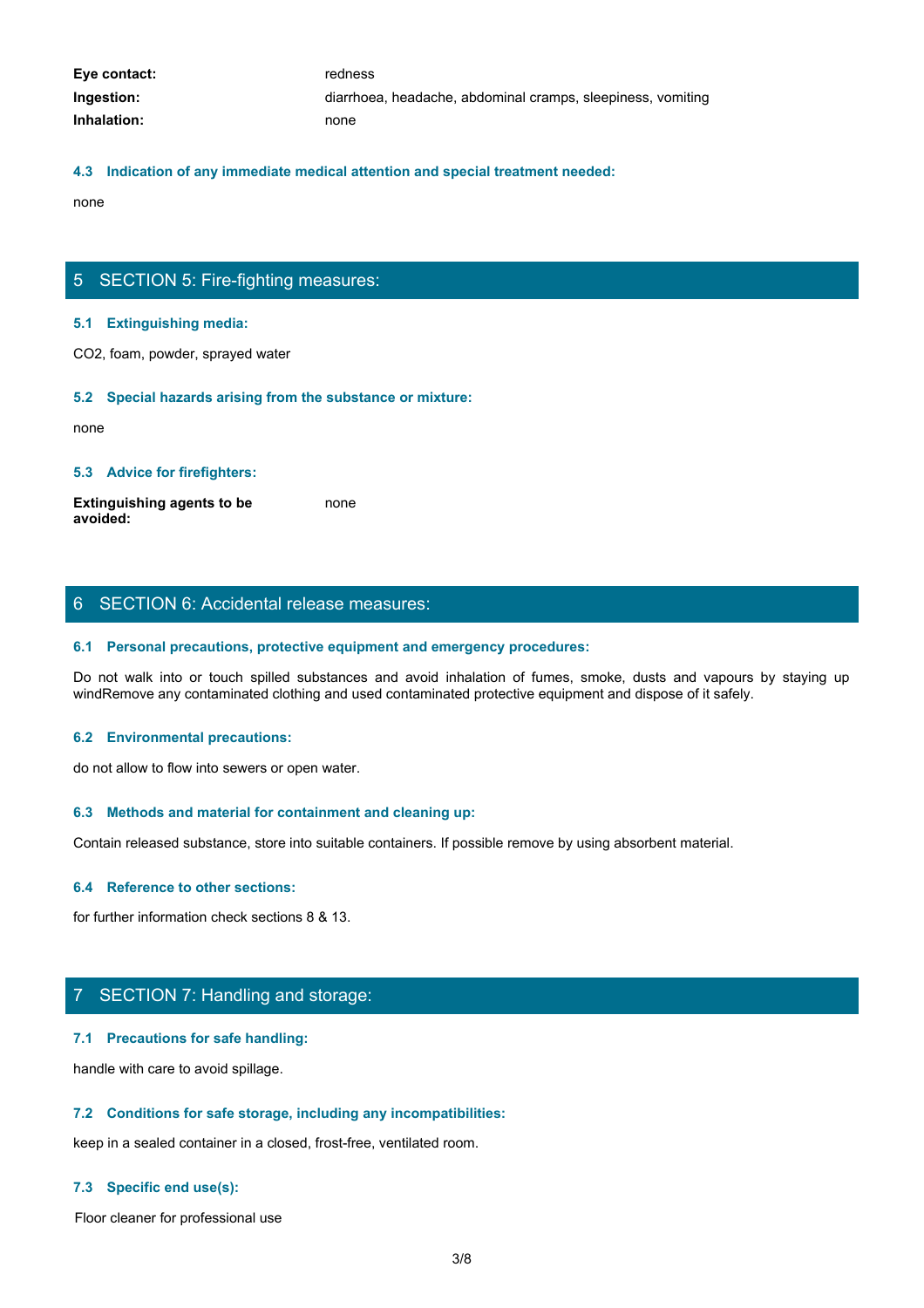# 8 SECTION 8: Exposure controls/personal protection:

## **8.1 Control parameters:**

## **8.2 Exposure controls:**

|                                  | 8 SECTION 8: Exposure controls/personal protection:                                                                                                                                                                                                                                                                                                               |                       |
|----------------------------------|-------------------------------------------------------------------------------------------------------------------------------------------------------------------------------------------------------------------------------------------------------------------------------------------------------------------------------------------------------------------|-----------------------|
| 8.1 Control parameters:          |                                                                                                                                                                                                                                                                                                                                                                   |                       |
|                                  | Listing of the hazardous ingredients in section 3, of which the TLV value is known                                                                                                                                                                                                                                                                                |                       |
| Citral 32 mg/m <sup>3</sup>      |                                                                                                                                                                                                                                                                                                                                                                   |                       |
| 8.2 Exposure controls:           |                                                                                                                                                                                                                                                                                                                                                                   |                       |
| <b>Inhalation</b><br>protection: | respiratory protection is not required. Use ABEK type gas masks in case of irritating exposure. If<br>necessary, use with sufficient exhaust ventilation.                                                                                                                                                                                                         |                       |
| <b>Skin</b><br>protection:       | handling with nitril-gloves (EN 374). Breakthrough time: >480' Material thickness: 0,35 mm.<br>Thoroughly check gloves before use. Take of the gloves properly without touching the outside<br>with your bare hands. The manufacturer of the protective gloves has to be consulted about the<br>suitability for a specific work station. Wash and dry your hands. |                       |
| <b>Eye</b><br>protection:        | keep an eye-rinse bottle within reach. Tight-fitting safety goggles. Wear a face shield and<br>protective suit in case of exceptional processing problems.                                                                                                                                                                                                        | $\blacktriangleright$ |
| <b>Other</b>                     | impermeable clothing. The type of protective equipment depends on the concentration and<br>amount of hazardous substances at the work station in question.                                                                                                                                                                                                        |                       |

# 9 SECTION 9: Physical and chemical properties:

### **9.1 Information on basic physical and chemical properties:**

| Melting point/melting range:                              |                    |
|-----------------------------------------------------------|--------------------|
| <b>Boiling point/Boiling range:</b>                       | 100 °C - 100 °C    |
| pH:                                                       | 11.2               |
| pH 1% diluted in water:                                   |                    |
| Vapour pressure/20°C,:                                    | 2 332 Pa           |
| Vapour density:                                           | not applicable     |
| Relative density, 20°C:                                   | 1.0220 kg/l        |
| Appearance/20°C:                                          | liquid             |
| Flash point:                                              |                    |
| Flammability (solid, gas):                                | not applicable     |
| Auto-ignition temperature:                                | $\prime$           |
| <b>Upper flammability or explosive</b><br>limit, (Vol %): |                    |
| Lower flammability or explosive<br>limit, (Vol %):        | $\prime$           |
| <b>Explosive properties:</b>                              | not applicable     |
| <b>Oxidising properties:</b>                              | not applicable     |
| <b>Decomposition temperature:</b>                         |                    |
| Solubility in water:                                      | completely soluble |
| <b>Partition coefficient: n-</b><br>octanol/water:        | not applicable     |
| Odour:                                                    | characteristic     |
| <b>Odour threshold:</b>                                   | not applicable     |
| Dynamic viscosity, 20°C:                                  | 500 mPa.s          |
| Kinematic viscosity, 40°C:                                | $680$ mm $2$ /s    |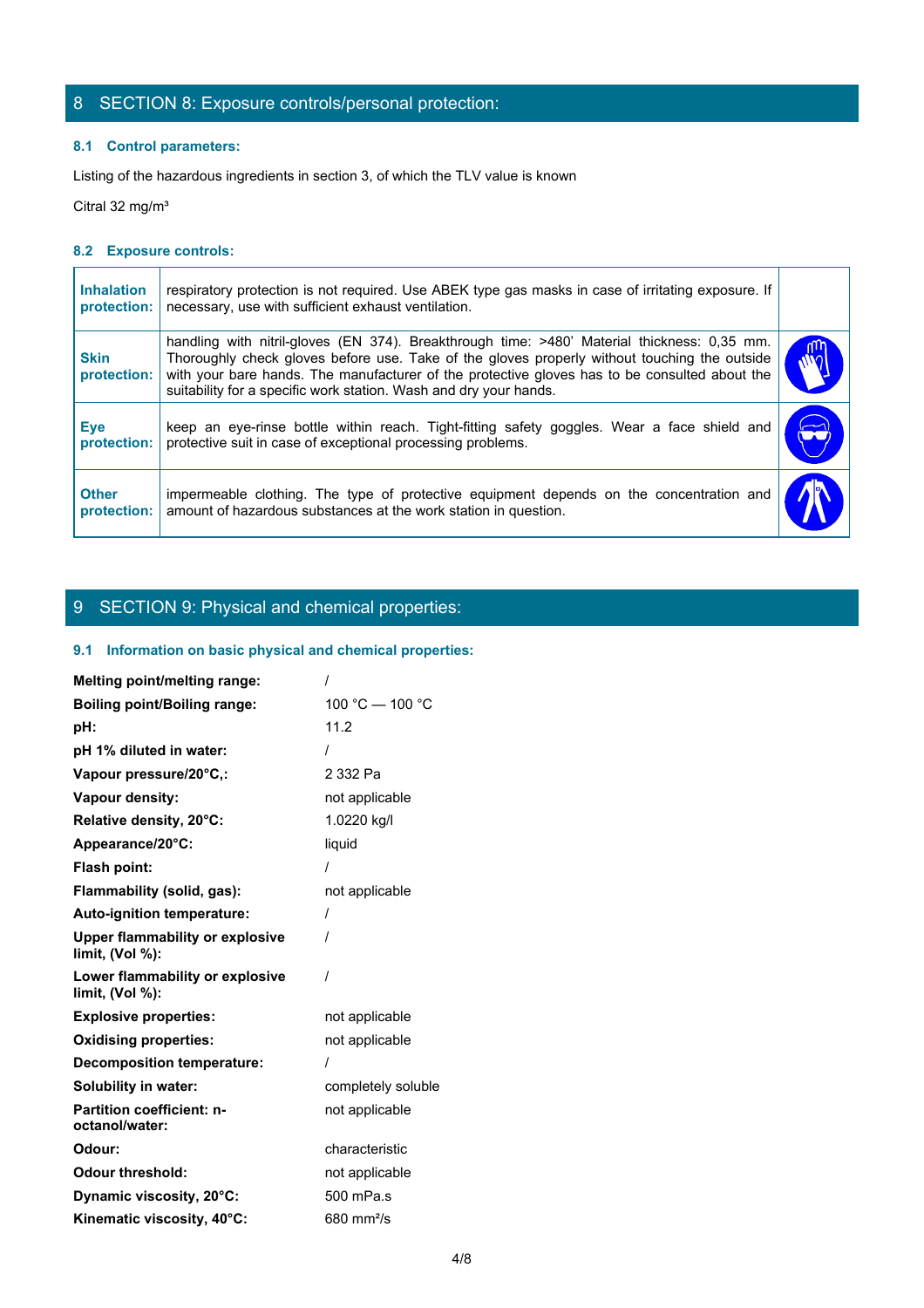**Evaporation rate (n-BuAc = 1):** 0.300

#### **9.2 Other information:**

| <b>Volatile organic component (VOC):</b> 0.40 % |  |
|-------------------------------------------------|--|
| Volatile organic component (VOC): 5.000 q/l     |  |
| <b>Sustained combustion test:</b>               |  |

# 10 SECTION 10: Stability and reactivity:

#### **10.1 Reactivity:**

stable under normal conditions.

#### **10.2 Chemical stability:**

extremely high or low temperatures.

#### **10.3 Possibility of hazardous reactions:**

none and the state of the state of the state of the state of the state of the state of the state of the state of the state of the state of the state of the state of the state of the state of the state of the state of the s

#### **10.4 Conditions to avoid:**

protect from sunlight and do not expose to temperatures exceeding + 50°C.

#### **10.5 Incompatible materials:**

acids, alkalines, oxidants, reductants

#### **10.6 Hazardous decomposition products:**

doesn't decompose with normal use

# 11 SECTION 11: Toxicological information:

#### **11.1 Information on toxicological effects:**

**H319 Eye Irrit. 2:** Causes serious eye irritation.

#### **Calculated acute toxicity, ATE oral:** / **Calculated acute toxicity, ATE dermal:** /

| Fatty acids, C16-18 and C18-unsatd.,<br>potassium salts | LD50 oral, rat:<br>LD50 dermal, rabbit:<br>LC50, Inhalation, rat, 4h: $\geq$ 50 mg/l | $\geq 5000$ mg/kg<br>$\geq 5000$ mg/kg |  |
|---------------------------------------------------------|--------------------------------------------------------------------------------------|----------------------------------------|--|
| Limonene                                                | LD50 oral, rat:<br>LD50 dermal, rabbit:<br>LC50, Inhalation, rat, 4h: $\geq$ 50 mg/l | 4 400 mg/kg<br>$\geq$ 5 000 mg/kg      |  |

# 12 SECTION 12: Ecological information: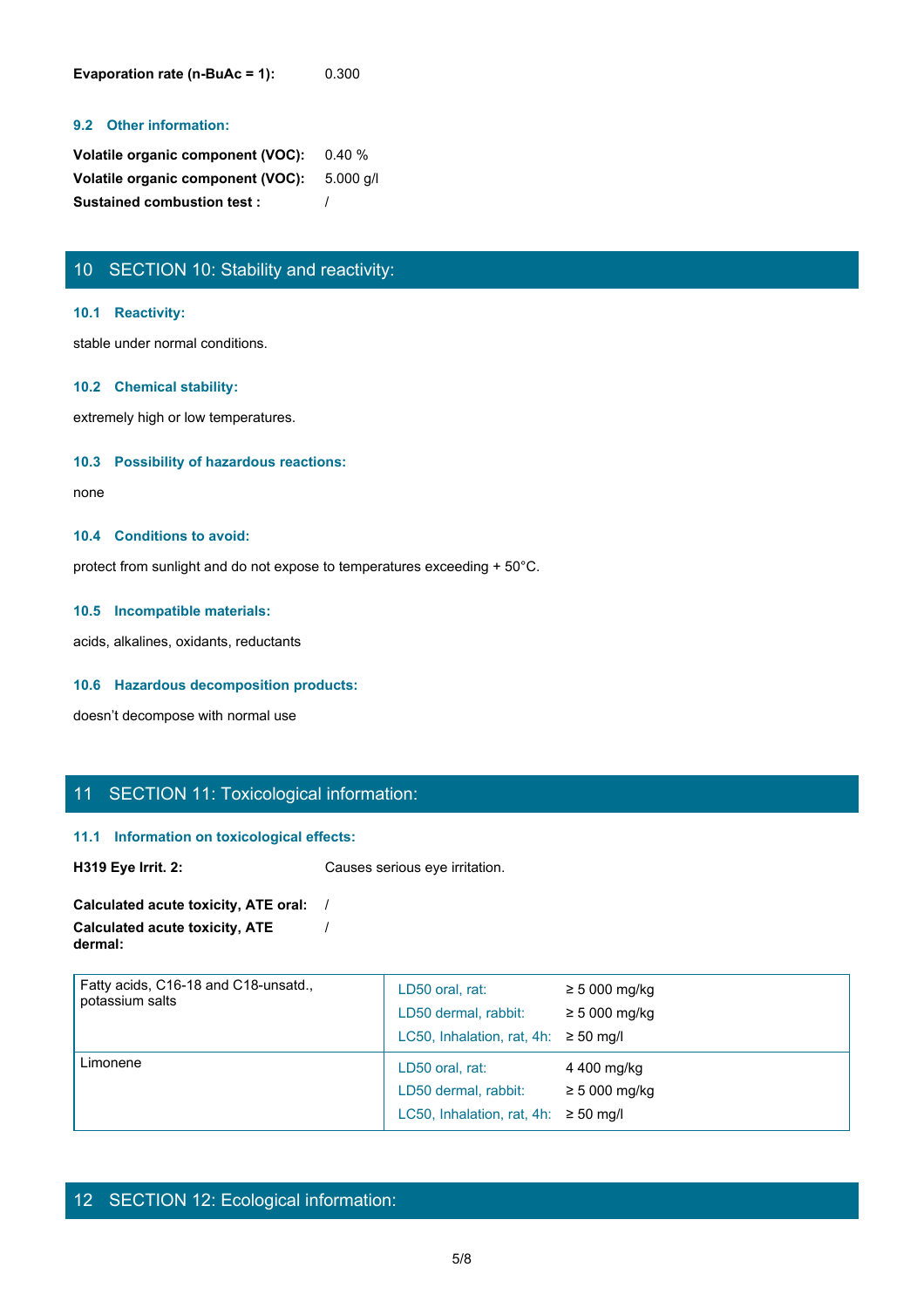#### **12.1 Toxicity:**

| 12.1 Toxicity:                      |                                                                                                                         |                    |  |
|-------------------------------------|-------------------------------------------------------------------------------------------------------------------------|--------------------|--|
| Limonene                            | LC50 (Fish):                                                                                                            | 720 µg/L (4d)      |  |
|                                     | EC50 (Daphnia):                                                                                                         | 360 µg/L (48h)     |  |
|                                     | NOEC (Daphnia):                                                                                                         | 115 µg/L (16d)     |  |
|                                     | EC50 (Algae):                                                                                                           | 8 - 150 mg/L (72h) |  |
|                                     | NOEC (Algae):                                                                                                           | 2,62 mg/L (72h)    |  |
|                                     |                                                                                                                         |                    |  |
| 12.2 Persistence and degradability: |                                                                                                                         |                    |  |
|                                     | The surfactants contained in this preparation comply with the biodegradability criteria as laid down in Regulation (EC) |                    |  |
| No.648/2004 on detergents.          |                                                                                                                         |                    |  |
| 12.3 Bioaccumulative potential:     |                                                                                                                         |                    |  |
|                                     | <b>Additional data:</b>                                                                                                 |                    |  |
| Limonene                            | Log Pow = $4.38$ @ 37 °C, pH 7.2                                                                                        |                    |  |

#### **12.2 Persistence and degradability:**

#### **12.3 Bioaccumulative potential:**

| 12.3 Bioaccumulative potential:                                                                                                                                                                                                                                                                                                                                                      |                                                                                                                          |  |
|--------------------------------------------------------------------------------------------------------------------------------------------------------------------------------------------------------------------------------------------------------------------------------------------------------------------------------------------------------------------------------------|--------------------------------------------------------------------------------------------------------------------------|--|
|                                                                                                                                                                                                                                                                                                                                                                                      | <b>Additional data:</b>                                                                                                  |  |
| Limonene                                                                                                                                                                                                                                                                                                                                                                             | Log Pow = $4.38 \text{ } \textcircled{2}$ 37 °C, pH 7.2                                                                  |  |
|                                                                                                                                                                                                                                                                                                                                                                                      |                                                                                                                          |  |
| 12.4 Mobility in soil:                                                                                                                                                                                                                                                                                                                                                               |                                                                                                                          |  |
| Water hazard class, WGK (AwSV):                                                                                                                                                                                                                                                                                                                                                      | -1                                                                                                                       |  |
| Solubility in water:                                                                                                                                                                                                                                                                                                                                                                 | completely soluble                                                                                                       |  |
|                                                                                                                                                                                                                                                                                                                                                                                      |                                                                                                                          |  |
| 12.5 Results of PBT and vPvB assessment:                                                                                                                                                                                                                                                                                                                                             |                                                                                                                          |  |
| No additional data available                                                                                                                                                                                                                                                                                                                                                         |                                                                                                                          |  |
|                                                                                                                                                                                                                                                                                                                                                                                      |                                                                                                                          |  |
| 12.6 Other adverse effects:                                                                                                                                                                                                                                                                                                                                                          |                                                                                                                          |  |
| No additional data available                                                                                                                                                                                                                                                                                                                                                         |                                                                                                                          |  |
|                                                                                                                                                                                                                                                                                                                                                                                      |                                                                                                                          |  |
|                                                                                                                                                                                                                                                                                                                                                                                      |                                                                                                                          |  |
| 13 SECTION 13: Disposal considerations:                                                                                                                                                                                                                                                                                                                                              |                                                                                                                          |  |
|                                                                                                                                                                                                                                                                                                                                                                                      |                                                                                                                          |  |
| 13.1 Waste treatment methods:                                                                                                                                                                                                                                                                                                                                                        |                                                                                                                          |  |
|                                                                                                                                                                                                                                                                                                                                                                                      | The product may be discharged in the indicated percentages of utillization, provided it is neutralised to pH 7. Possible |  |
| restrictive regulations by local authority should always be adhered to.                                                                                                                                                                                                                                                                                                              |                                                                                                                          |  |
|                                                                                                                                                                                                                                                                                                                                                                                      |                                                                                                                          |  |
| 14 SECTION 14: Transport information:                                                                                                                                                                                                                                                                                                                                                |                                                                                                                          |  |
|                                                                                                                                                                                                                                                                                                                                                                                      |                                                                                                                          |  |
| $\overline{a}$ $\overline{a}$ $\overline{a}$ $\overline{a}$ $\overline{a}$ $\overline{a}$ $\overline{a}$ $\overline{a}$ $\overline{a}$ $\overline{a}$ $\overline{a}$ $\overline{a}$ $\overline{a}$ $\overline{a}$ $\overline{a}$ $\overline{a}$ $\overline{a}$ $\overline{a}$ $\overline{a}$ $\overline{a}$ $\overline{a}$ $\overline{a}$ $\overline{a}$ $\overline{a}$ $\overline{$ |                                                                                                                          |  |

#### **12.4 Mobility in soil:**

| Water hazard class, WGK (AwSV): |                    |
|---------------------------------|--------------------|
| Solubility in water:            | completely soluble |

#### **12.5 Results of PBT and vPvB assessment:**

#### **12.6 Other adverse effects:**

## 13 SECTION 13: Disposal considerations:

#### **13.1 Waste treatment methods:**

# 14 SECTION 14: Transport information:

#### **14.1 UN number:**

not applicable

#### **14.2 UN proper shipping name:**

ADR, IMDG, ICAO/IATA not applicable

#### **14.3 Transport hazard class(es):**

| Class(es):                              | not applicable |
|-----------------------------------------|----------------|
| Identification number of the<br>hazard: | not applicable |

#### **14.4 Packing group:**

not applicable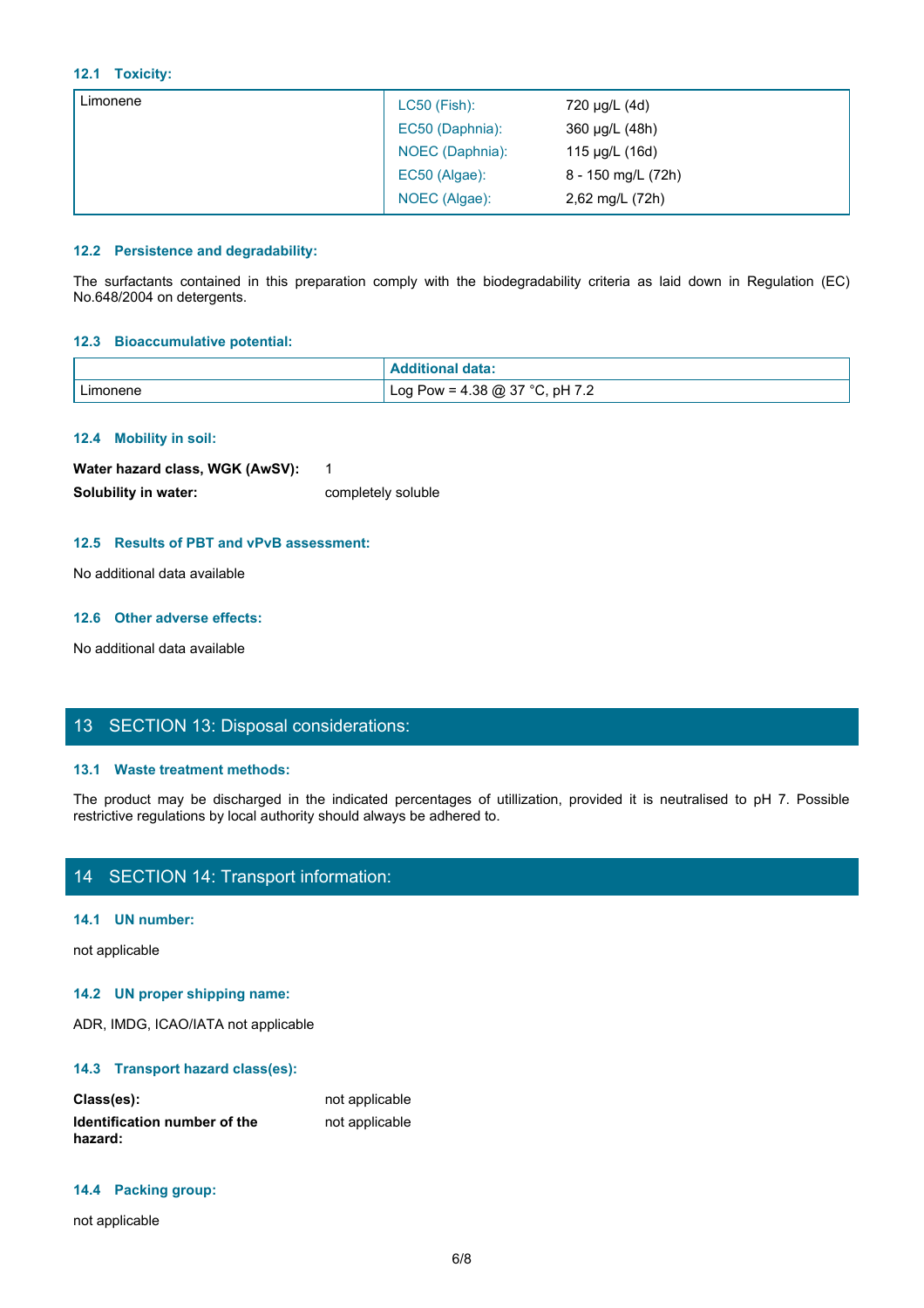#### **14.5 Environmental hazards:**

not dangerous to the environment

#### **14.6 Special precautions for user:**

| <b>Hazard characteristics:</b> | not applicable |
|--------------------------------|----------------|
| <b>Additional guidance:</b>    | not applicable |

# 15 SECTION 15: Regulatory information:

#### **15.1 Safety, health and environmental regulations/legislation specific for the substance or mixture:**

| Water hazard class, WGK (AwSV):             |                                             |
|---------------------------------------------|---------------------------------------------|
| Volatile organic component (VOC): 0.400 %   |                                             |
| Volatile organic component (VOC):           | 5.000 a/l                                   |
| Composition by regulation (EC)<br>648/2004: | Soap 15% - 30%, Perfumes (Limonene, Citral) |

#### **15.2 Chemical Safety Assessment:**

# 16 SECTION 16: Other information:

#### **Legend to abbreviations used in the safety data sheet:**

| <b>Hazard characteristics:</b>                         | not applicable                                                                                                                                                                                                                                                                                                                                                                                                                                    |
|--------------------------------------------------------|---------------------------------------------------------------------------------------------------------------------------------------------------------------------------------------------------------------------------------------------------------------------------------------------------------------------------------------------------------------------------------------------------------------------------------------------------|
| <b>Additional guidance:</b>                            | not applicable                                                                                                                                                                                                                                                                                                                                                                                                                                    |
|                                                        |                                                                                                                                                                                                                                                                                                                                                                                                                                                   |
| 15 SECTION 15: Regulatory information:                 |                                                                                                                                                                                                                                                                                                                                                                                                                                                   |
|                                                        |                                                                                                                                                                                                                                                                                                                                                                                                                                                   |
|                                                        | 15.1 Safety, health and environmental regulations/legislation specific for the substance or mixture:                                                                                                                                                                                                                                                                                                                                              |
| Water hazard class, WGK (AwSV):                        | $\mathbf 1$                                                                                                                                                                                                                                                                                                                                                                                                                                       |
| Volatile organic component (VOC):                      | 0.400%                                                                                                                                                                                                                                                                                                                                                                                                                                            |
| Volatile organic component (VOC):                      | 5.000 g/l                                                                                                                                                                                                                                                                                                                                                                                                                                         |
| <b>Composition by regulation (EC)</b><br>648/2004:     | Soap 15% - 30%, Perfumes (Limonene, Citral)                                                                                                                                                                                                                                                                                                                                                                                                       |
| <b>15.2 Chemical Safety Assessment:</b>                |                                                                                                                                                                                                                                                                                                                                                                                                                                                   |
|                                                        |                                                                                                                                                                                                                                                                                                                                                                                                                                                   |
| No data available                                      |                                                                                                                                                                                                                                                                                                                                                                                                                                                   |
|                                                        |                                                                                                                                                                                                                                                                                                                                                                                                                                                   |
| 16 SECTION 16: Other information:                      |                                                                                                                                                                                                                                                                                                                                                                                                                                                   |
| Legend to abbreviations used in the safety data sheet: |                                                                                                                                                                                                                                                                                                                                                                                                                                                   |
| ADR:                                                   | The European Agreement concerning the International Carriage of Dangerous                                                                                                                                                                                                                                                                                                                                                                         |
|                                                        | Goods by Road                                                                                                                                                                                                                                                                                                                                                                                                                                     |
| BCF:                                                   | <b>Bioconcentration factor</b>                                                                                                                                                                                                                                                                                                                                                                                                                    |
| CAS:                                                   | <b>Chemical Abstracts Service</b>                                                                                                                                                                                                                                                                                                                                                                                                                 |
| CLP:                                                   | Classification, Labelling and Packaging of chemicals                                                                                                                                                                                                                                                                                                                                                                                              |
| <b>EINECS:</b>                                         | European INventory of Existing Commercial chemical Substances                                                                                                                                                                                                                                                                                                                                                                                     |
| Nr.:                                                   | number                                                                                                                                                                                                                                                                                                                                                                                                                                            |
| PTB:                                                   | persistent, toxic, bioaccumulative                                                                                                                                                                                                                                                                                                                                                                                                                |
| TLV:                                                   | Threshold Limit Value                                                                                                                                                                                                                                                                                                                                                                                                                             |
| vPvB:                                                  | very persistent and very bioaccumulative substances                                                                                                                                                                                                                                                                                                                                                                                               |
| WGK:                                                   | Water hazard class                                                                                                                                                                                                                                                                                                                                                                                                                                |
| <b>WGK 1:</b>                                          | slightly hazardous for water                                                                                                                                                                                                                                                                                                                                                                                                                      |
| <b>WGK 2:</b>                                          | hazardous for water                                                                                                                                                                                                                                                                                                                                                                                                                               |
| <b>WGK 3:</b>                                          | extremely hazardous for water                                                                                                                                                                                                                                                                                                                                                                                                                     |
| Legend to the H Phrases used in the safety data sheet: |                                                                                                                                                                                                                                                                                                                                                                                                                                                   |
| vapour.<br>long lasting effects.                       | EUH208: Contains ( Limonene ). May produce an allergic reaction. H226 Flam. Liq. 3: Flammable liquid and<br>H304 Asp. Tox. 1: May be fatal if swallowed and enters airways. H315 Skin Irrit. 2: Causes skin<br>irritation. H317 Skin Sens. 1: May cause an allergic skin reaction. H319 Eye Irrit. 2: Causes serious eye<br>irritation. H400 Aquatic Acute 1: Very toxic to aquatic life. H410 Aquatic Chronic 1: Very toxic to aquatic life with |
| <b>CLP Calculation method:</b>                         |                                                                                                                                                                                                                                                                                                                                                                                                                                                   |
| Calculation method                                     |                                                                                                                                                                                                                                                                                                                                                                                                                                                   |
|                                                        |                                                                                                                                                                                                                                                                                                                                                                                                                                                   |

#### **Legend to the H Phrases used in the safety data sheet:**

#### **CLP Calculation method:**

#### **Reason of revision, changes of following items:**